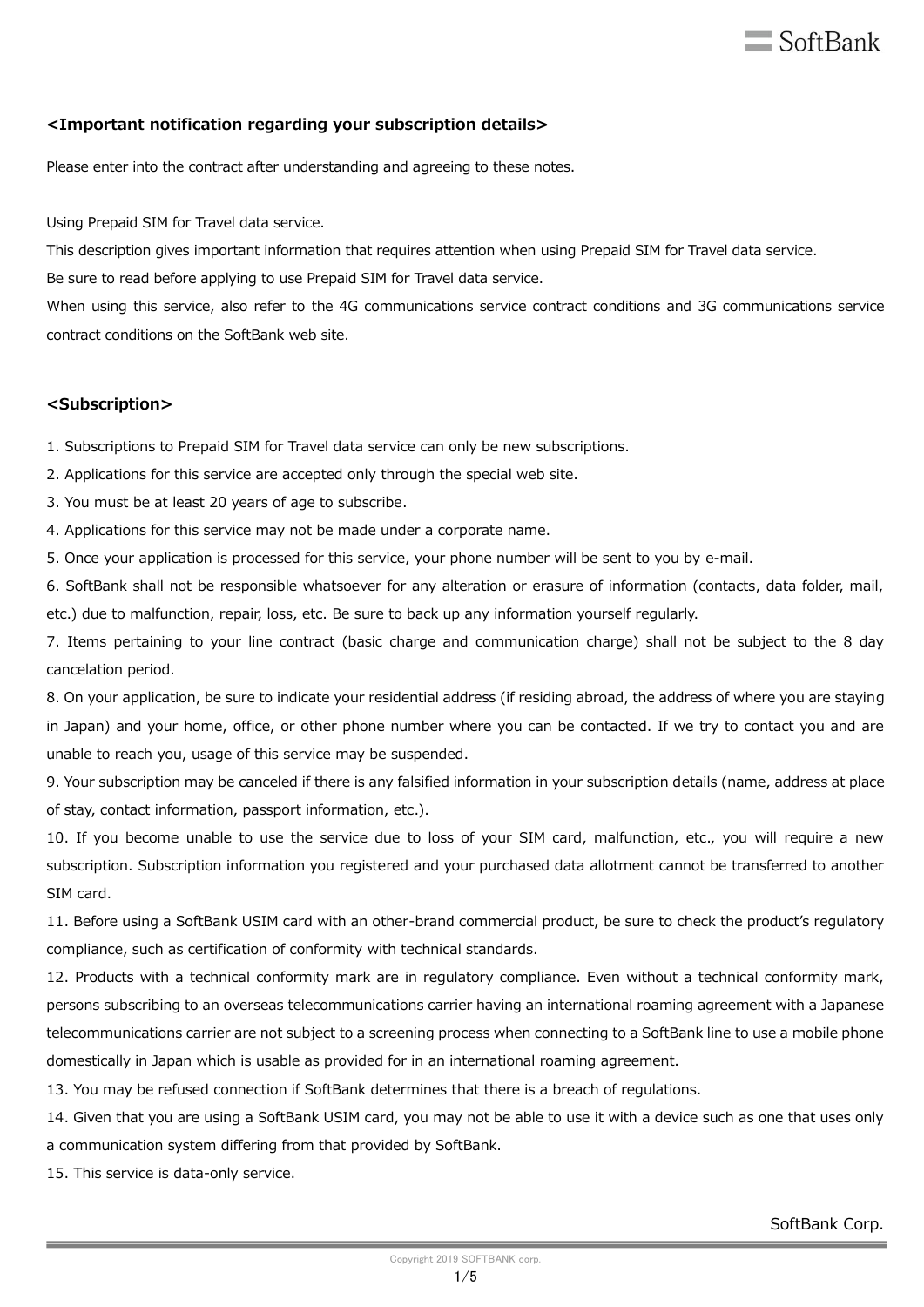

16. Data speeds are provided with best-effort service.

17. The telecommunications carrier providing the telecommunications service is SoftBank Corp.

18. You cannot cancel your subscription once your application has been processed.

19. This service can only be used with SIM-lock-free terminals.

20. Subscriber information for subscribers in one of the categories below is exchanged between SoftBank and specific telecommunications carriers. The information is used for purposes of subscriber screening during subscription application, and in some circumstances your application may not be accepted.

- Customers with an outstanding payment after subscription cancelation \* For details, see the Telecommunications Carriers Association web site (http://www.tca.or.jp/mobile/nonpayment.html).

- Senders of nuisance mail

- Customers having had usage suspended after failing to respond to a request for verification of identity based on regulation as per Article 11 of the Act for the Prevention of Illegal Mobile Phone Use

#### **<PIN>**

1. The tomers having had usage suspended after failing to respond to a request for verification of identity based on regulation as per Article 11 of the Act for thuse of the Service. Accordingly, please be careful not to forget your PIN.

2. Subscribers shall be responsible for the management of their own PINs. If a PIN is used by any person other than the subscriber, SoftBank may treat such use as being made by the subscriber.

#### **<Service area>**

SoftBank 4G LTE areas differ from 3G service areas. For details, check the SoftBank web site (www.softbank.jp). Cannot be used abroad.

## **<Control of data speed, etc.>**

To ensure data quality and fairness of network usage, data speeds may be moderated according to the nature of your subscription (3G, 4G, etc.).

To provide better network quality, data transfer as stipulated separately by SoftBank may be moderated based on data traffic information that is collected each data transfer, analyzed, and accumulated.

For details, check here.

[\(http://www.softbank.jp/mobile/support/procedure/data\\_traffic/about/\)](http://www.softbank.jp/mobile/support/procedure/data_traffic/about/)

# **<Self-initiated data communication>**

Software, apps, etc. may be designed to self-initiate data communication regularly. You can disable settings so as not to carry out packet communication.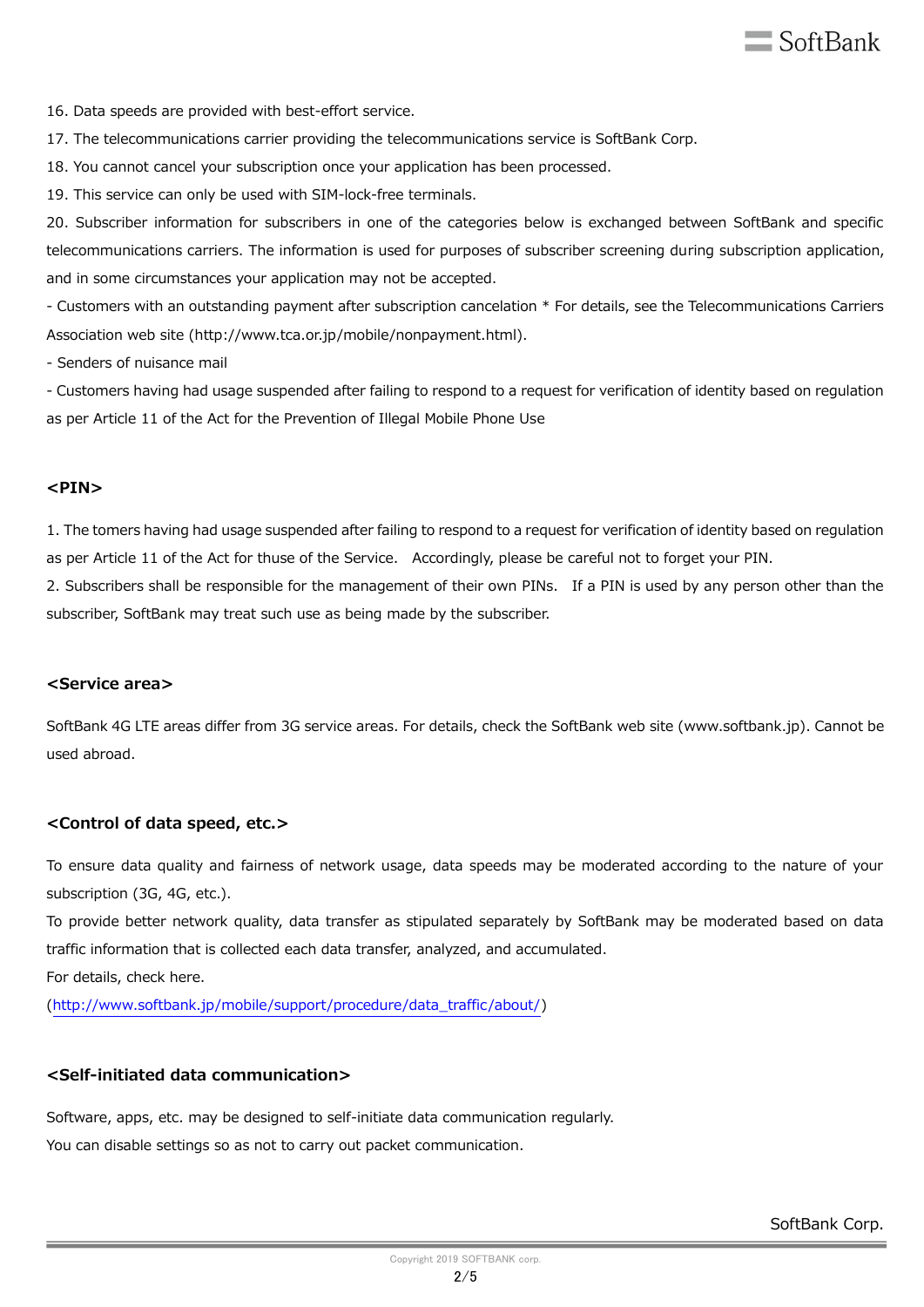

# **<Your Subscription Plan>**

Subscription to a 500MB plan incurs the following charges.

| Plan | Basic charge | Communication charge |

| 500MB plan | Free | 1,650 yen (period of validity: 31 days incl. date of purchase) |

1. Once your application is processed, no additional application is required to use this service; your initial 1GB/3GB/10GB plan charge is included in the product price.

2. Any purchased amount of data has a period of validity. You cannot use data after the period of validity has passed or the data allotment has been used up.

\* To use data, you must submit an application through the special Prepaid SIM for Travel web site.

3. If you do not purchase a plan again within 360 days either after the subscription date or after purchasing a 500MB plan, this service will be automatically canceled.

4. International roaming is not available.

# **<Payment of charges>**

If there are outstanding charges, etc. remaining for any SoftBank telecommunications services currently or previously subscribed to (including devices other than the device you are using), SoftBank may suspend usage of all subscribed services or cancel all subscriptions.

# **<Notes before paying by credit card>**

1. Credit card companies you can use are VISA, MasterCard, and JCB.

2. If you receive notification of change to the member number or expiry for the credit card you specified, you should apply soon to change your information on the special web site.

3. Even after payment by credit card is approved by your credit card company, if for any reason should payment be canceled by the company, SoftBank may cancel payment by credit card and invoice you.

# **<Network restrictions>**

Connection to the network may be restricted for the following reasons.

1. A device or SIM card obtained illegitimately through criminal activity such as theft or deception from a SoftBank retail location

2. A device with payment remaining (including payment for a third party, etc.)

3. A device or SIM card obtained through an illegitimate contract, such as forged personal identity documents or false claims in information contained in an application (name, residential address, date of birth, etc.)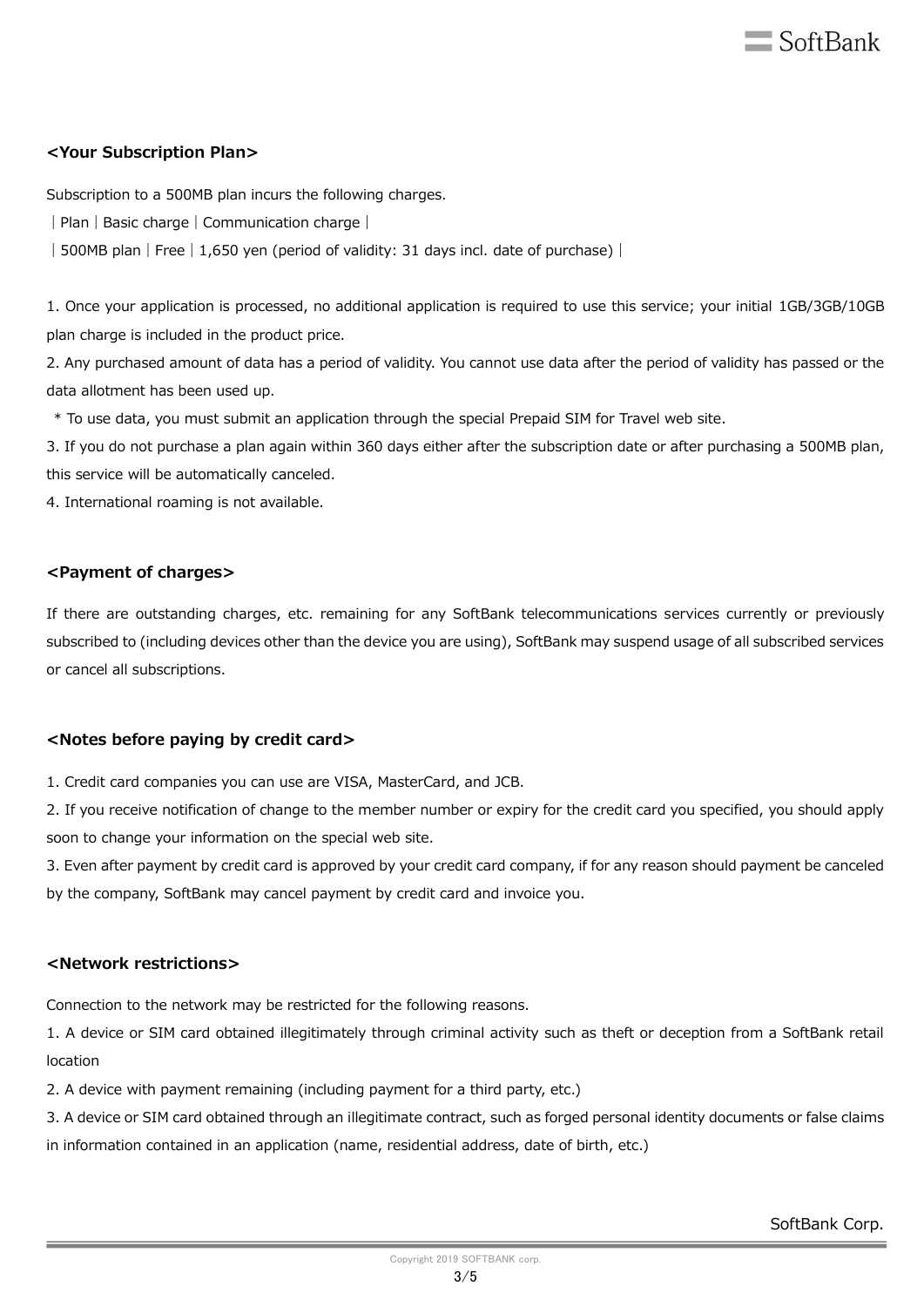

# **<How to apply after subscription for changes to subscription details, cancelation of subscription, and**

#### **other procedures>**

Changes to subscription details are accepted through the special Prepaid SIM for Travel web site.

Cancelations are accepted at SoftBank shops.

This service may not be transferred and may not be assumed from a deceased subscriber.

SoftBank reserves the right to change the content of contract conditions, conditions of service provision, terms of use, etc. upon notification of such change by posting to the SoftBank web site, texting (e-mail, etc.), or any method that SoftBank deems to be suitable. In such instance, conditions after the change shall apply to charges and other aspects of provided services.

\* All indicated prices are exclusive of tax unless noted in particular.

### **<Removing the SIM Card>**

Before removing the SIM card from its holder, check the size of the SIM card you require and snap it out at the same size. Once you have started using the SIM card, do not use it again removed or attached at a different size.

### **<Safety Precautions>**

・Forcibly removing or inserting a SIM card may cause damage. Be careful when removing; may damage hands, fingers, etc.

・The SIM card should be used in a temperature range from -25°C to 70°C.

・Be sure to store the SIM card out of reach of infants. Can be accidentally swallowed or cause injury.

# **<PIN & PUK Codes>**

・A PIN1 code and PIN2 code are assigned to the SIM card.

・The PIN1 code and PIN2 code are set to "9999"by default, and can be changed.

・If the PIN1 code or PIN2 code is entered incorrectly 3 times in a row, it will become locked and you cannot use functions on your terminal. To unlock, you must enter a PIN unlock code (PUK code). If entry is required, inquire at SoftBank. Please be prepared to show personal identification indicating you are the subscriber when you inquire.

・If the PUK code is entered incorrectly 10 times in a row, there will no longer be any way of unlocking it.

・Be sure to keep a written record of the PIN1 code and PIN2 code.

# **<Other Precautions>**

- ・You cannot use SMS.
- ・The SIM card remains the property of SB.
- ・The SIM card cannot be reissued in the event of loss or damage.

・When the SIM card is no longer needed (after cancelation, etc.), first destroy the card (scissors, etc.) and then dispose of by yourself.